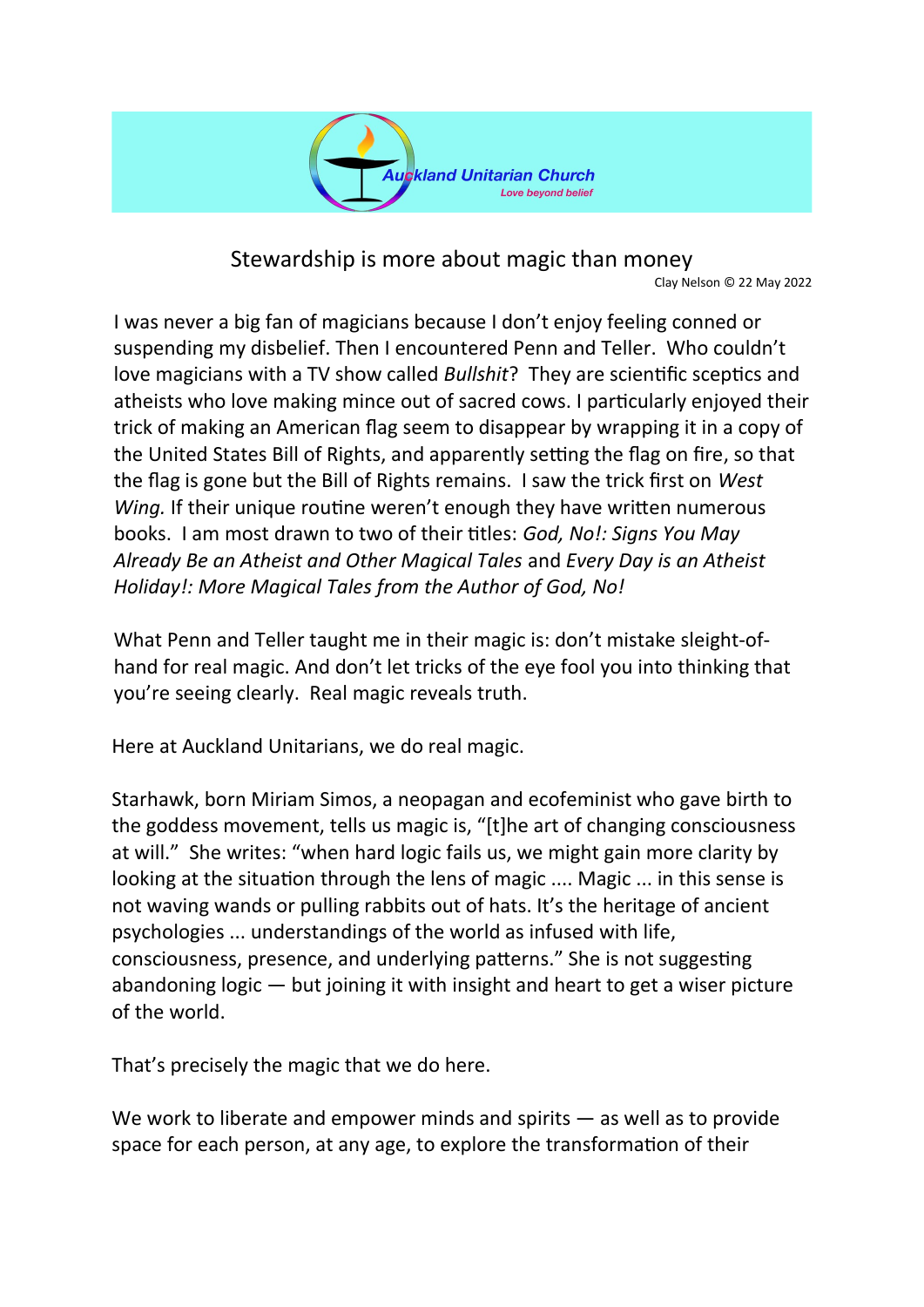spiritual essence, without dogma but with ethics. It's magical because we don't need dogma, fear, and snake oil to see the world more clearly.

We don't claim 20/20 vision — but it's close. Our vision allows us to see things as they are — but with a deeper focus. We seek to see things as they really can be and not to be foiled by things as they are. Our vision is sharpened by keeping our principles, values, our core values central when we are looking at the world.

One of my favourite examples is Ellery Schempp, who was in high school when compulsory Bible reading was a part of every day in public school. He got in trouble for not wanting to read the Bible and was told that he had to read scripture in order to be in class. Schempp complied. A member of a Unitarian youth group, he brought the Qu'ran. After being sent to the principal's office he took the school to the Supreme Court. He changed history — prayer and Bible reading were no longer required in public school. Magic starts with changing one's own consciousness then provides the magic to change consciousness and even law in the world.

Henry David Thoreau saw no value in church attendance. I seek to change that — I mean, it's too late for Thoreau but I believe that we can equip this congregation to more fully serve our principles and values so that we are easily seen and known as the cool faith tradition that we are. I believe that we can equip this congregation to have the integrity that comes from being firmly grounded in and acting from those core principles. We are cool, but we're not a club of cool people. We are a religious community — bound together by our affirmation of and our aspirations to the core ideas of our faith — a constellation of principles ever evolving — founded in love and reason and grounded in recognition of the inherent worth of every person and of the interdependent web of all existence in which we live and move and have our being — a web throughout which our choices and actions are felt. These are the heart and soul of our magic. Thoreau wrote, "The mass of [people] lead lives of quiet desperation. What is called resignation is ... desperation. An unconscious despair is concealed even under what are called the games and amusements of [hu]mankind."

The Magic of Unitarian Universalism is its core purpose to liberate us from resignation to what is set before us or desperation at what is around us and to sustain us in our liberation.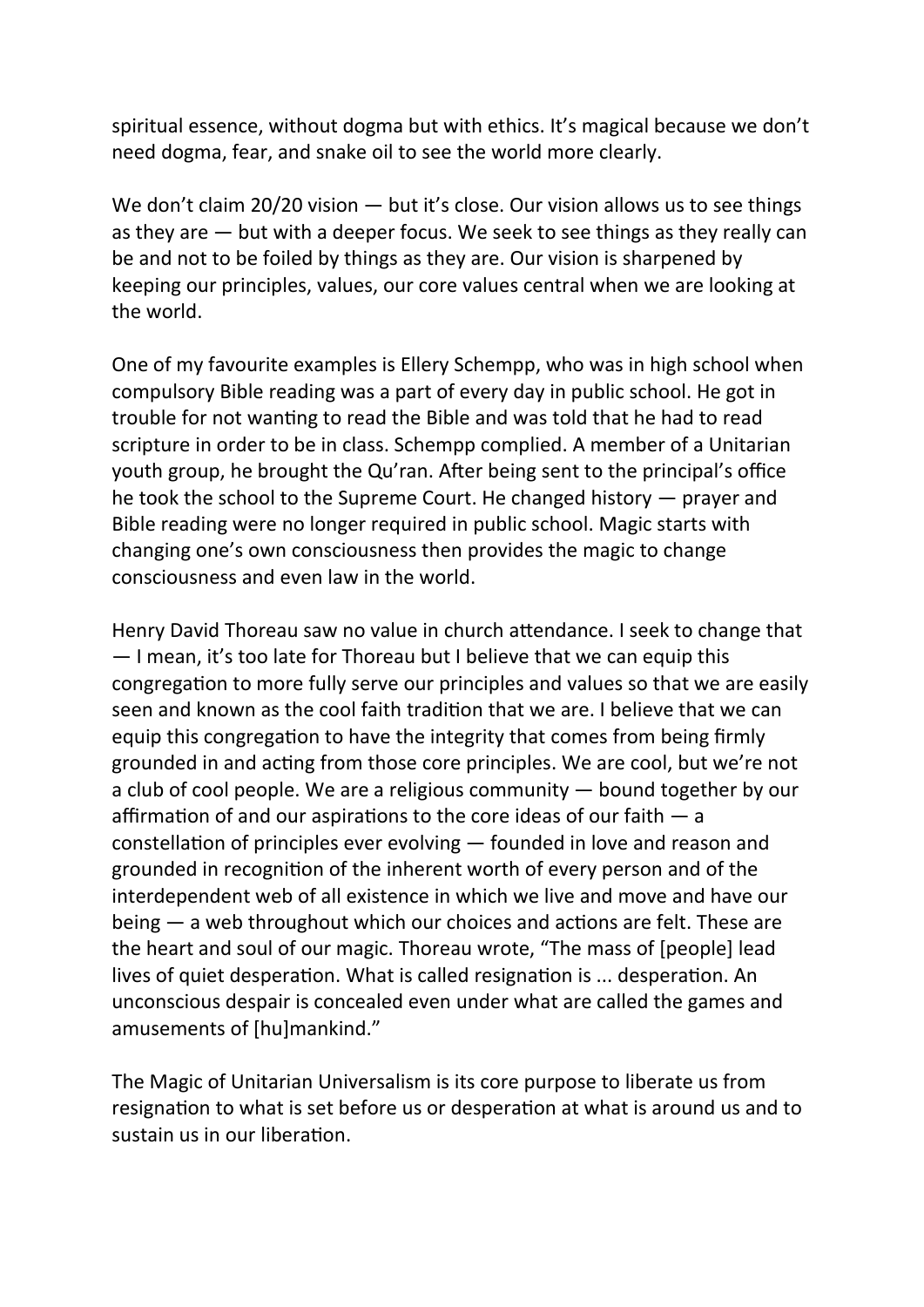Starhawk says, "To work magic is to weave the unseen forces into form; to soar beyond sight; to explore the uncharted dream realm of hidden reality." Take the power of love and the reality of human worth and weave them together into a place and a force that makes a difference in the world.

I don't know if you have seen the Netflix series *Witcher,* but I am entranced, enchanted, and enthralled by this alternative universe full of dangerous creatures popping out of nowhere, heroes and heroines that combat them, and magic … lots and lots of magic.

In the second episode, a main character, a young woman named Yennifer, is sent to the isle of Aretuza to be trained in the art of magic. It's a harsh training, but then the world she lives in (that we live in) is harsh. Her teacher, Tissaia, says to her, during a lesson, "Chaos is the most dangerous thing in our world. It is all around us, all the time, volatile and powerful. Listen closely, your survival depends on it. Magic is organizing chaos while oceans of mystery remain. We have deduced that this requires two things: balance and control."

Yennifer is in a class of young women training to be mages. They stand in a circle with a table in front of each one of them. On each table is a rock and a flower. Tissaia tells them to lift the rock without touching it, just using the power of their minds. She says, "Magic is organizing chaos ... this requires two things: balance and control. Between your flower and your stone lies the balance." The women begin to apply their attention and focus to lifting the stones with their minds. One of them does, right away. She looks excitedly at the stone floating in the air but, immediately, her left hand begins to shrivel, painfully, crunching up, and withering. The young woman looks painfully up at the teacher who says, "This is the balance... demonstrated beautifully. There is no conjuring something from nothing. There is a give and a take."

I've heard that before — the idea that magic exacts a price. But, then, everything does. The way to create order out of the chaos is to focus and make conscious choices about the price. On Aretuza, the mages learn to lift their stones by allowing the flower that is also on the table before them, to die. That's a narrow focus -- between two objects on a table.

When we each make choices about how to pledge or, in fact, how to spend any money, we have to think about the impact of our choices — in the context of an interdependent world. We have to focus on something holy living at the heart of being — something with inherent value, life that must be cherished